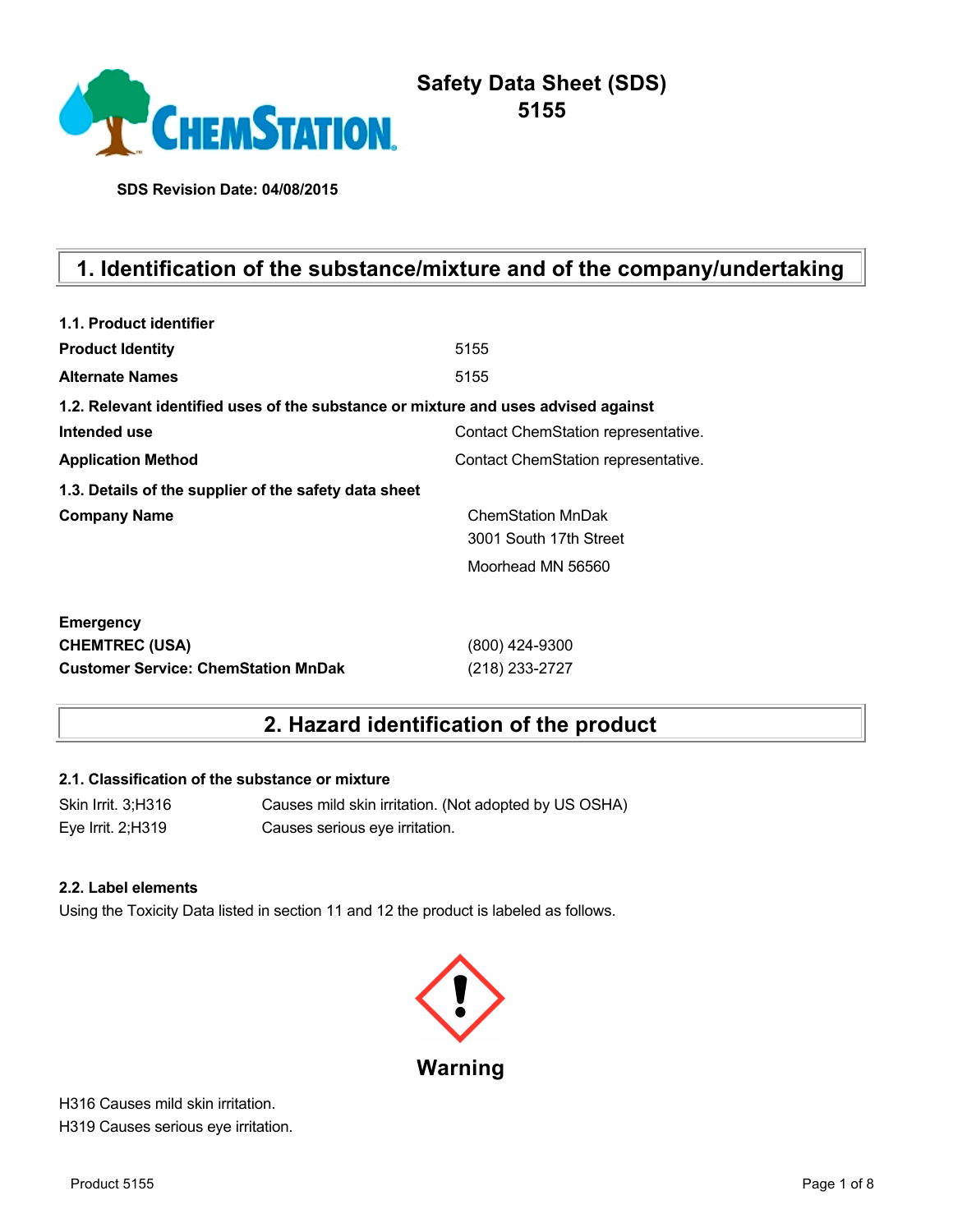### **[Prevention]:**

P264 Wash thoroughly after handling.

P280 Wear protective gloves / eye protection / face protection.

#### **[Response]:**

P305+351+338 IF IN EYES: Rinse continuously with water for several minutes. Remove contact lenses if present and easy to do - continue rinsing.

P332+313 If skin irritation occurs: Get medical advice / attention.

P337+313 If eye irritation persists: Get medical advice / attention.

#### **[Storage]:**

No GHS storage statements

#### **[Disposal]:**

No GHS disposal statements

## **3. Composition/information on ingredients**

This product contains the following substances that present a hazard within the meaning of the relevant State and Federal Hazardous Substances regulations.

| Ingredient/Chemical Designations                            | Weight %   | <b>GHS Classification</b>                                                                                     | Notes  |
|-------------------------------------------------------------|------------|---------------------------------------------------------------------------------------------------------------|--------|
| Ethylene glycol monobutyl ether<br>CAS Number: 0000111-76-2 | $1.0 - 10$ | Acute Tox. 4:H332<br>Acute Tox. 4:H312<br>Acute Tox. 4:H302<br>Eye Irrit. 2:H319<br><b>Skin Irrit. 2:H315</b> | [1][2] |
| Tetrasodium EDTA<br><b>CAS Number:</b><br>0000064-02-8      | $1.0 - 10$ | Acute Tox. 4:H302<br><b>Eye Dam. 1:H318</b>                                                                   | [1]    |

[1] Substance classified with a health or environmental hazard.

[2] Substance with a workplace exposure limit.

[3] PBT-substance or vPvB-substance.

\*The full texts of the phrases are shown in Section 16.

### **4. First aid measures**

#### **4.1. Description of first aid measures**

| General           | In all cases of doubt, or when symptoms persist, seek medical attention.<br>Never give anything by mouth to an unconscious person.                                                                                                        |
|-------------------|-------------------------------------------------------------------------------------------------------------------------------------------------------------------------------------------------------------------------------------------|
| <b>Inhalation</b> | Remove to fresh air, keep patient warm and at rest. If breathing is irregular or stopped, give<br>artificial respiration. If unconscious place in the recovery position and obtain immediate<br>medical attention. Give nothing by mouth. |
| <b>Eyes</b>       | Irrigate copiously with clean water for at least 15 minutes, holding the eyelids apart and seek<br>medical attention.                                                                                                                     |
| <b>Skin</b>       | Remove contaminated clothing. Wash skin thoroughly with soap and water or use a<br>recognized skin cleanser.                                                                                                                              |
| Ingestion         | If swallowed obtain immediate medical attention. Keep at rest. Do NOT induce vomiting.                                                                                                                                                    |
|                   | 4.2. Most important symptoms and effects, both acute and delayed                                                                                                                                                                          |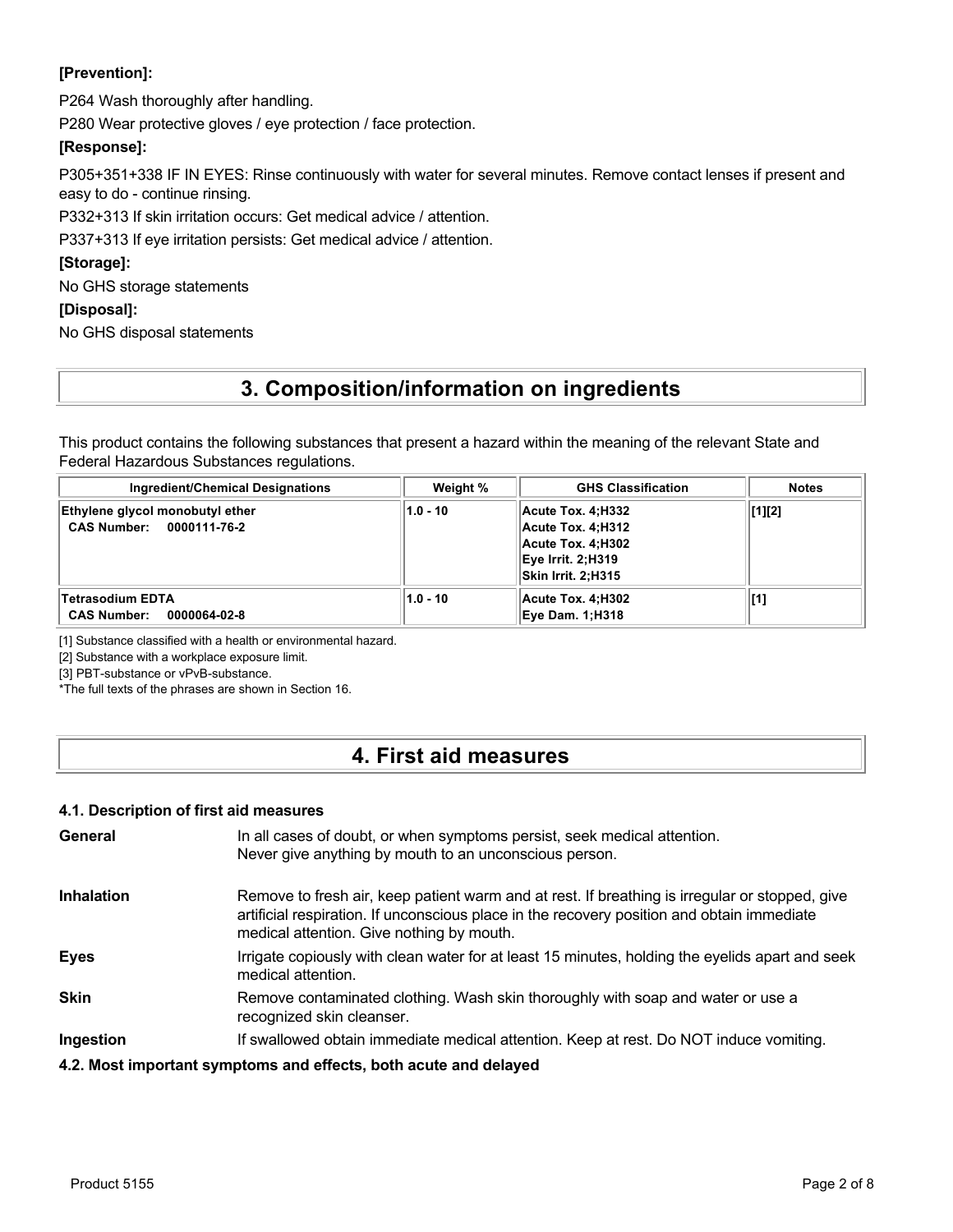| Overview    | No specific symptom data available.<br>See section 2 for further details. |
|-------------|---------------------------------------------------------------------------|
| <b>Eyes</b> | Causes serious eye irritation.                                            |
| <b>Skin</b> | Causes mild skin irritation. (Not adopted by US OSHA)                     |
|             |                                                                           |

## **5. Fire-fighting measures**

#### **5.1. Extinguishing media**

Recommended extinguishing media; alcohol resistant foam, CO<sub>2</sub>, powder, water spray. Do not use; water jet.

#### **5.2. Special hazards arising from the substance or mixture**

Hazardous decomposition: No hazardous decomposition data available.

#### **5.3. Advice for fire-fighters**

Cool closed containers exposed to fire by spraying them with water. Do not allow run off water and contaminants from fire fighting to enter drains or water ways.

**ERG Guide No.** 0

### **6. Accidental release measures**

#### **6.1. Personal precautions, protective equipment and emergency procedures**

Put on appropriate personal protective equipment (see section 8).

#### **6.2. Environmental precautions**

Do not allow spills to enter drains or waterways.

Use good personal hygiene practices. Wash hands before eating, drinking, smoking or using toilet. Promptly remove soiled clothing and wash thoroughly before reuse.

#### **6.3. Methods and material for containment and cleaning up**

Ventilate the area and avoid breathing vapors. Take the personal protective measures listed in section 8.

Contain and absorb spillage with non-combustible materials e.g. sand, earth, vermiculite. Place in closed containers outside buildings and dispose of according to the Waste Regulations. (See section 13).

Clean, preferably with a detergent. Do not use solvents.

Do not allow spills to enter drains or watercourses.

If drains, sewers, streams or lakes are contaminated, inform the local water company immediately. In the case of contamination of rivers, streams or lakes the Environmental Protection Agency should also be informed.

## **7. Handling and storage**

#### **7.1. Precautions for safe handling**

See section 2 for further details. - [Prevention]:

#### **7.2. Conditions for safe storage, including any incompatibilities**

Handle containers carefully to prevent damage and spillage.

Incompatible materials: No data available.

See section 2 for further details. - [Storage]: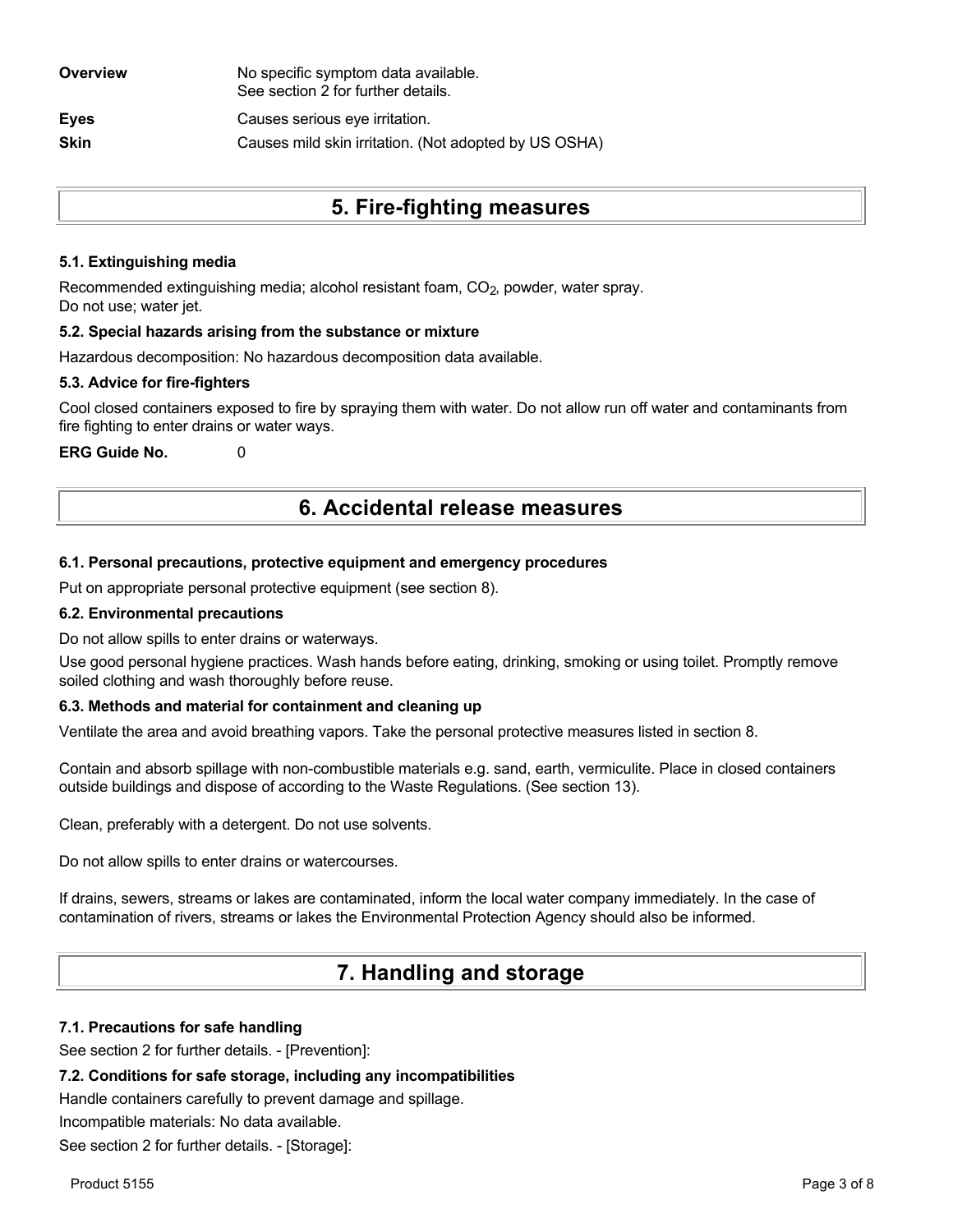### **7.3. Specific end use(s)**

No data available.

# **8. Exposure controls and personal protection**

### **8.1. Control parameters**

| <b>Exposure</b>                                        |                                 |              |                               |  |  |
|--------------------------------------------------------|---------------------------------|--------------|-------------------------------|--|--|
| <b>CAS No.</b><br>Ingredient<br>Value<br><b>Source</b> |                                 |              |                               |  |  |
| 0000064-02-8                                           | <b>Tetrasodium EDTA</b>         | <b>OSHA</b>  | No Established Limit          |  |  |
|                                                        |                                 | <b>ACGIH</b> | No Established Limit          |  |  |
|                                                        |                                 | <b>NIOSH</b> | <b>No Established Limit</b>   |  |  |
|                                                        |                                 | Supplier     | No Established Limit          |  |  |
| 0000111-76-2                                           | Ethylene glycol monobutyl ether | <b>OSHA</b>  | TWA 50 ppm (240 mg/m3) [skin] |  |  |
|                                                        |                                 | <b>ACGIH</b> | TWA: 20 ppmRevised 2003,      |  |  |
|                                                        |                                 | <b>NIOSH</b> | TWA 5 ppm (24 mg/m3) [skin]   |  |  |
|                                                        |                                 | Supplier     | No Established Limit          |  |  |

#### **Carcinogen Data**

| CAS No.      | Ingredient                      | Source      | Value                                                               |
|--------------|---------------------------------|-------------|---------------------------------------------------------------------|
| 0000064-02-8 | Tetrasodium EDTA                | <b>OSHA</b> | Select Carcinogen: No                                               |
|              |                                 | <b>NTP</b>  | Known: No: Suspected: No                                            |
|              |                                 | <b>IARC</b> | Group 1: No: Group 2a: No: Group 2b: No: Group 3: No: Group 4: No:  |
| 0000111-76-2 | Ethylene glycol monobutyl ether | <b>OSHA</b> | Select Carcinogen: No                                               |
|              |                                 | <b>NTP</b>  | Known: No: Suspected: No                                            |
|              |                                 | <b>IARC</b> | Group 1: No: Group 2a: No: Group 2b: No: Group 3: Yes: Group 4: No: |

#### **8.2. Exposure controls**

| <b>Respiratory</b>          | If workers are exposed to concentrations above the exposure limit they must use the<br>appropriate, certified respirators.                                                                                                                                                                                                             |
|-----------------------------|----------------------------------------------------------------------------------------------------------------------------------------------------------------------------------------------------------------------------------------------------------------------------------------------------------------------------------------|
| <b>Eyes</b>                 | Protective safety glasses recommended.                                                                                                                                                                                                                                                                                                 |
| <b>Skin</b>                 | Wear overalls to keep skin contact to a minimum.                                                                                                                                                                                                                                                                                       |
| <b>Engineering Controls</b> | Provide adequate ventilation. Where reasonably practicable this should be achieved by the<br>use of local exhaust ventilation and good general extraction. If these are not sufficient to<br>maintain concentrations of particulates and any vapor below occupational exposure limits<br>suitable respiratory protection must be worn. |
| <b>Other Work Practices</b> | Use good personal hygiene practices. Wash hands before eating, drinking, smoking or using<br>toilet. Promptly remove soiled clothing and wash thoroughly before reuse.                                                                                                                                                                 |

See section 2 for further details. - [Prevention]:

# **9. Physical and chemical properties**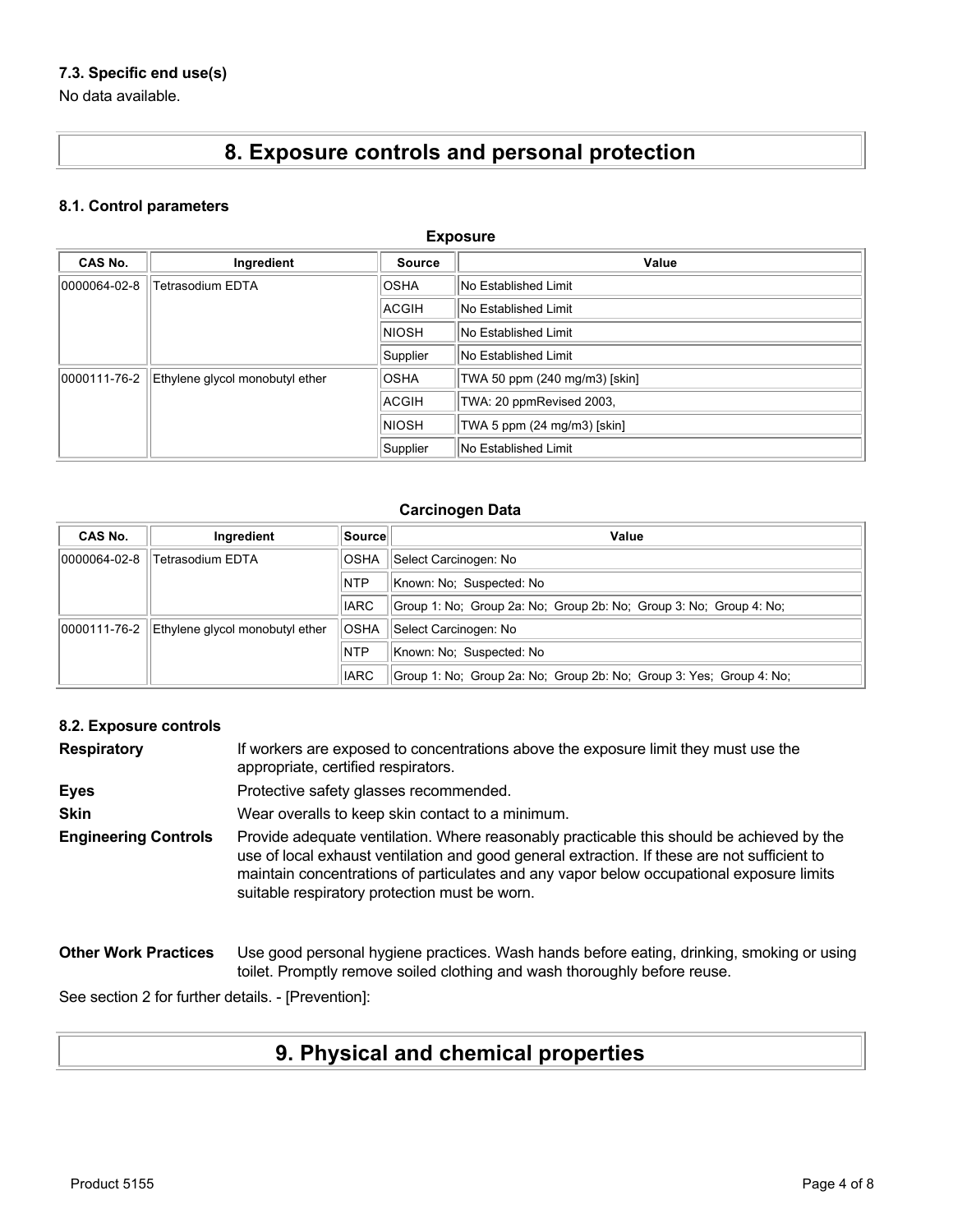| <b>Appearance</b>                                  | Light yellow Thin liquid                   |
|----------------------------------------------------|--------------------------------------------|
| Odor                                               | Mild                                       |
| Odor threshold                                     | Not Measured                               |
| рH                                                 | $10.5 - 11.6$                              |
| Melting point / freezing point                     | Not Measured                               |
| Initial boiling point and boiling range            | >212 deg F                                 |
| <b>Flash Point</b>                                 | >200 degrees F PMCC (non-flammable)        |
| Evaporation rate (Ether = 1)                       | 0.33                                       |
| Flammability (solid, gas)                          | Not Applicable                             |
| Upper/lower flammability or explosive<br>limits    | <b>Lower Explosive Limit: Not Measured</b> |
|                                                    | <b>Upper Explosive Limit: Not Measured</b> |
| Vapor pressure (Pa)                                | Not Determined                             |
| <b>Vapor Density</b>                               | Not Determined                             |
| <b>Specific Gravity</b>                            | $1.003 - 1.023$                            |
| <b>Solubility in Water</b>                         | Not Measured                               |
| Partition coefficient n-octanol/water (Log<br>Kow) | Not Measured                               |
| <b>Auto-ignition temperature</b>                   | Not Measured                               |
| <b>Decomposition temperature</b>                   | Not Measured                               |
| <b>Viscosity (cSt)</b>                             |                                            |
|                                                    | Not Measured                               |
| Foaming                                            | Moderate                                   |
| 9.2. Other information                             |                                            |
| No other relevant information.                     |                                            |

## **10. Stability and reactivity**

#### **10.1. Reactivity**

Hazardous Polymerization will not occur. **10.2. Chemical stability** Stable under normal circumstances. **10.3. Possibility of hazardous reactions** No data available. **10.4. Conditions to avoid** No data available. **10.5. Incompatible materials** No data available. **10.6. Hazardous decomposition products** No hazardous decomposition data available.

## **11. Toxicological information**

#### **Acute toxicity**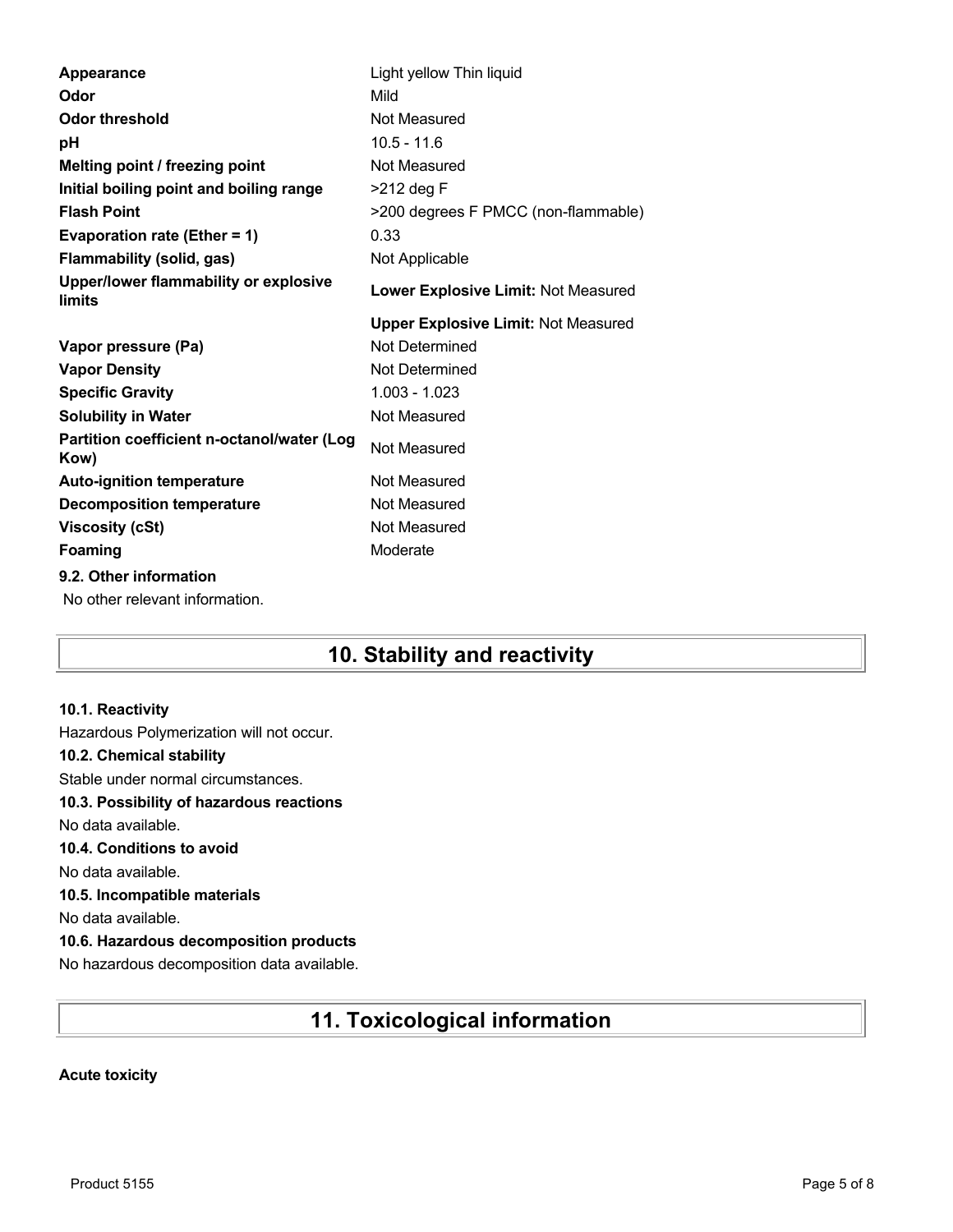| Ingredient                                   | Oral LD50,<br>mg/kg                      | Skin LD50.<br>mg/kg                      | <b>Inhalation</b><br>Vapor LD50,<br>mg/L/4hr | <b>Inhalation</b><br>Dust/Mist LD50,<br>mg/L/4hr | <b>Inhalation</b><br>Gas LD50,<br>ppm |
|----------------------------------------------|------------------------------------------|------------------------------------------|----------------------------------------------|--------------------------------------------------|---------------------------------------|
| Ethylene glycol monobutyl ether - (111-76-2) | 1,414.00,<br>Guinea Pig -<br>Category: 4 | 1.200.00.<br>Guinea Pig -<br>Category: 4 | Pig - Category:<br>NA                        | 173.00, Guinea    No data available              | No data<br>available                  |
| Tetrasodium EDTA - (64-02-8)                 | 1,000.00, Rat -<br>Category: 4           | No data<br>available                     | No data<br>available                         | No data availablel                               | No data<br>available                  |

Note: When no route specific LD50 data is available for an acute toxin, the converted acute toxicity point estimate was used in the calculation of the product's ATE (Acute Toxicity Estimate).

| <b>Classification</b>         | Category | <b>Hazard Description</b>                             |
|-------------------------------|----------|-------------------------------------------------------|
| Acute toxicity (oral)         |          | Not Applicable                                        |
| Acute toxicity (dermal)       |          | Not Applicable                                        |
| Acute toxicity (inhalation)   |          | Not Applicable                                        |
| Skin corrosion/irritation     | 3        | Causes mild skin irritation. (Not adopted by US OSHA) |
| Serious eye damage/irritation | 2        | Causes serious eye irritation.                        |
| Respiratory sensitization     |          | Not Applicable                                        |
| Skin sensitization            |          | Not Applicable                                        |
| Germ cell mutagenicity        |          | Not Applicable                                        |
| Carcinogenicity               |          | Not Applicable                                        |
| Reproductive toxicity         |          | Not Applicable                                        |
| STOT-single exposure          |          | Not Applicable                                        |
| STOT-repeated exposure        |          | Not Applicable                                        |
| Aspiration hazard             |          | Not Applicable                                        |

# **12. Ecological information**

### **12.1. Toxicity**

No additional information provided for this product. See Section 3 for chemical specific data.

### **Aquatic Ecotoxicity**

| Ingredient                                   | 96 hr LC50 fish,<br>ma/l       | 48 hr EC50 crustacea,<br>mq/l | ErC50 algae,<br>mq/l                        |
|----------------------------------------------|--------------------------------|-------------------------------|---------------------------------------------|
| Ethylene glycol monobutyl ether - (111-76-2) | 220.00, Fish (Piscis)          | 1,000.00, Daphnia magna       | Not Available                               |
| Tetrasodium EDTA - (64-02-8)                 | 486.00, Lepomis<br>macrochirus | 610.00, Daphnia magna         | [100.00 (72 hr), Scenedesmus<br>subspicatus |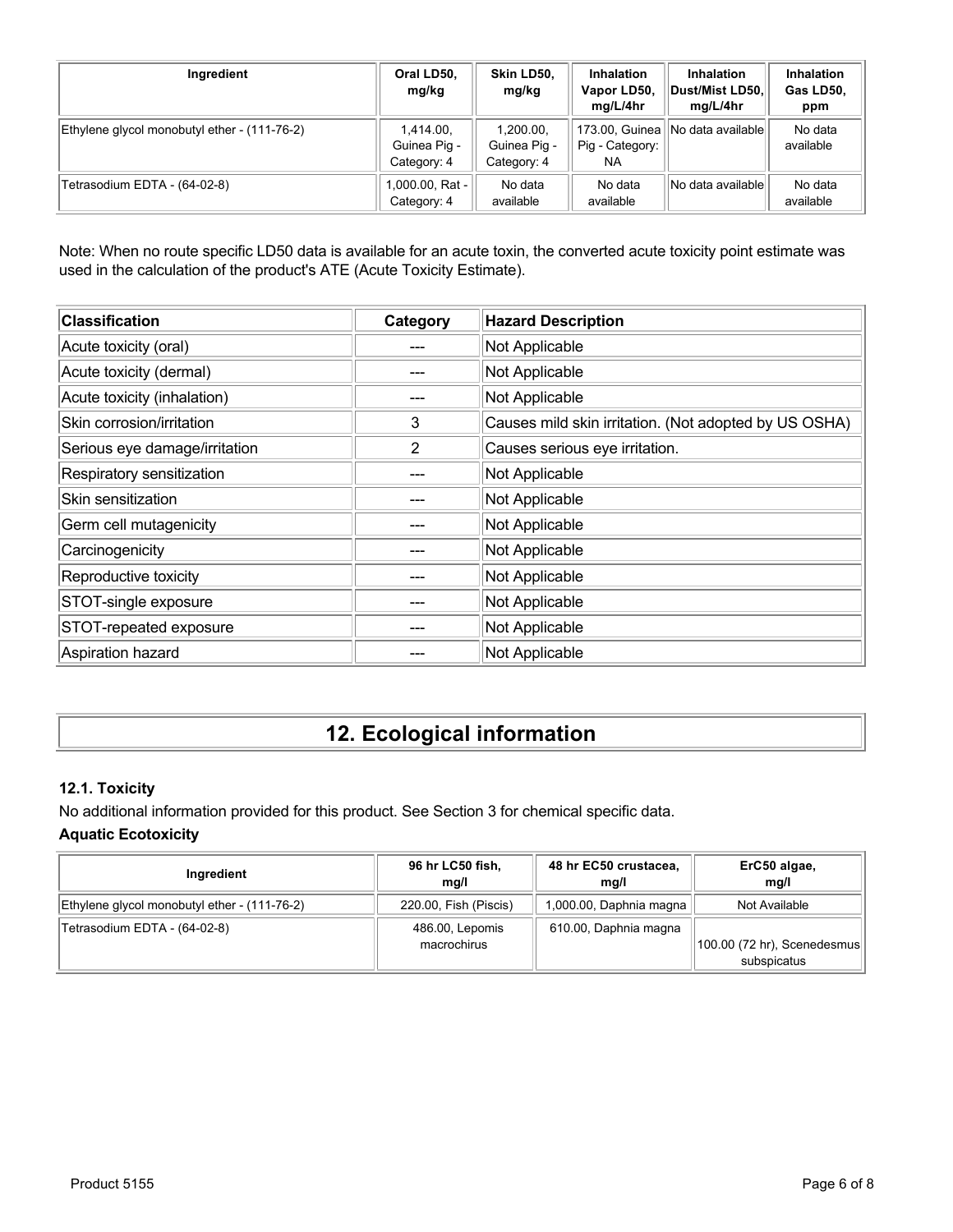#### **12.2. Persistence and degradability**

There is no data available on the preparation itself.

### **12.3. Bioaccumulative potential**

Not Measured

**12.4. Mobility in soil**

No data available.

### **12.5. Results of PBT and vPvB assessment**

This product contains no PBT/vPvB chemicals.

### **12.6. Other adverse effects**

No data available.

## **13. Disposal considerations**

#### **13.1. Waste treatment methods**

Observe all federal, state and local regulations when disposing of this substance.

### **14. Transport information**

**14.1. UN number** Not Applicable

**14.3. Transport hazard class(es)** Not Applicable

**14.4. Packing group Not Applicable Not Applicable** 

14.2. UN proper shipping name **Compound, Cleaning, N.O.I., Liquid** Compound, Cleaning, N.O.I., Liquid

## **15. Regulatory information**

| <b>Regulatory Overview</b>                                                        | The regulatory data in Section 15 is not intended to be all-inclusive, only selected regulations<br>are represented. |
|-----------------------------------------------------------------------------------|----------------------------------------------------------------------------------------------------------------------|
| <b>Toxic Substance</b><br><b>Control Act (TSCA)</b>                               | All components of this material are either listed or exempt from listing on the TSCA Inventory.                      |
| <b>WHMIS Classification</b>                                                       | D <sub>2</sub> B                                                                                                     |
| <b>US EPA Tier II Hazards</b>                                                     | Fire: No                                                                                                             |
|                                                                                   | <b>Sudden Release of Pressure: No</b>                                                                                |
|                                                                                   | <b>Reactive: No</b>                                                                                                  |
|                                                                                   | <b>Immediate (Acute): Yes</b>                                                                                        |
|                                                                                   | Delayed (Chronic): No                                                                                                |
| <b>EPCRA 311/312 Chemicals and ROS:</b><br>(No Product Ingredients Listed)        |                                                                                                                      |
| <b>EPCRA 302 Extremely Hazardous:</b><br>(No Product Ingredients Listed)          |                                                                                                                      |
| <b>EPCRA 313 Toxic Chemicals:</b>                                                 |                                                                                                                      |
| Ethylene glycol monobutyl ether                                                   |                                                                                                                      |
| Proposition 65 - Carcinogens (>0.0%):<br>(No Product Ingredients Listed)          |                                                                                                                      |
| Proposition 65 - Developmental Toxins (>0.0%):<br>(No Product Ingredients Listed) |                                                                                                                      |